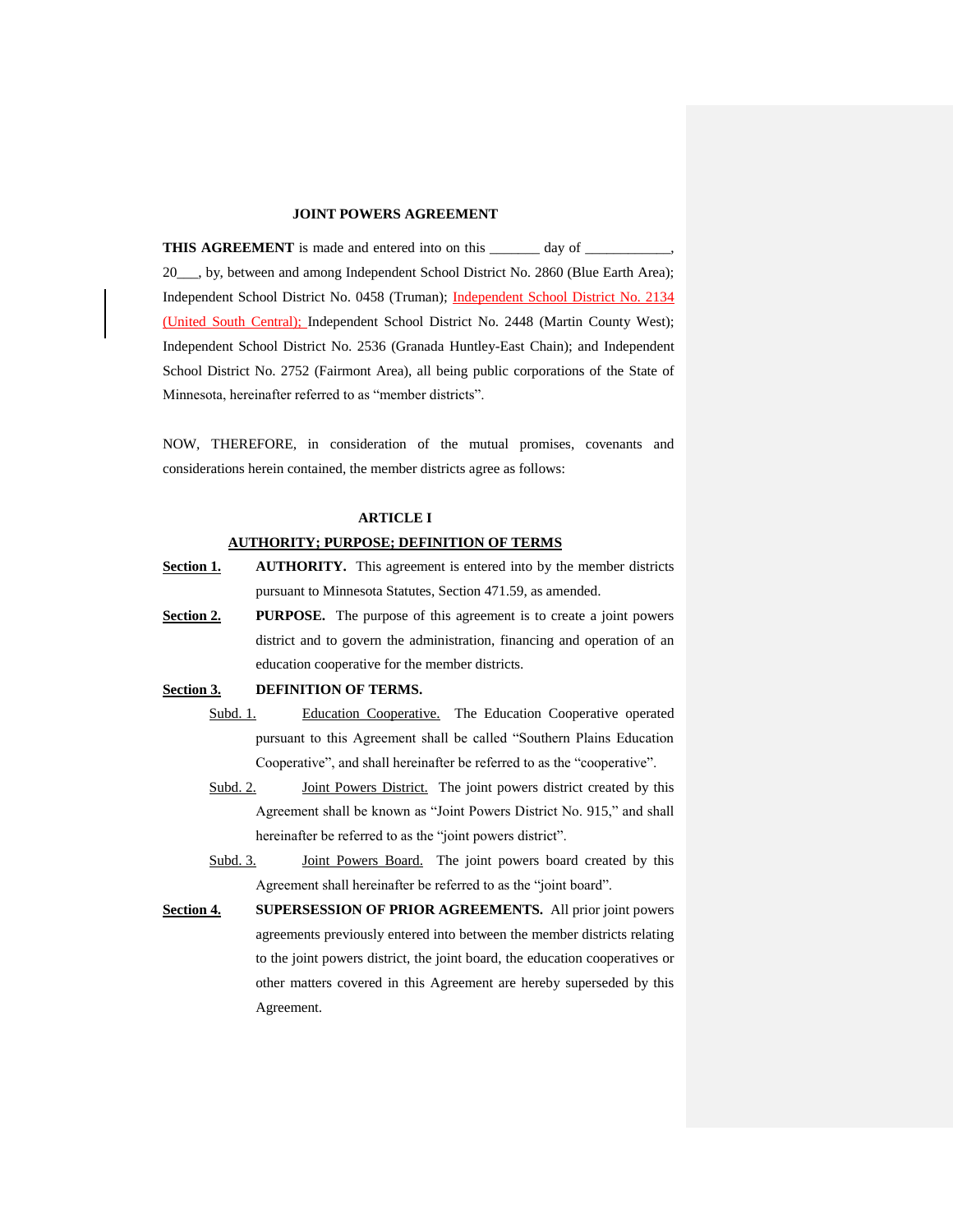# **ARTICLE II**

## **JOINT BOARD**

#### **Section 1. CREATION; MEMBERSHIP; APPOINTMENT.**

Subd. 1. Creation. There is hereby created a joint board which shall have such powers as designated by this Agreement and by law, including all powers necessary to govern the joint powers district and to operate the cooperative in the manner permitted by law. Nothing within the terms of this Agreement shall be construed to grant the joint board authority or power to operate or control the elementary or secondary schools managed and controlled by the school boards of the member districts, except as specifically provided in this Agreement or as may be separately agreed in writing by the joint board and the school board of a member district.

- Subd. 2. Membership. The joint board shall consist of  $f$ ive  $(5)$  regular one member from the school board of each member district. Alternate members shall be selected by the respective appointing school boards to act in place of regular members who are unable to attend meetings and alternate members shall be fully authorized to participate and vote in every way in the absence of the regular members.
- Subd. 3. Appointment; Term. The members of the joint board shall be appointed by the respective school board of each member district. Any appointments made prior to the date of execution of this Agreement are hereby ratified. An appointee to the joint board as a regular or alternate member must be a member of his or her appointing school board. The term of a member of the joint board shall be  $\frac{1}{2}$  for two (2) years and until a successor is duly appointed; however, a member so appointed shall serve at the pleasure of that member's appointing school board and is subject to recall by a majority vote of the full membership of that member's appointing school board. A person appointed to the joint board shall qualify as a regular or alternate member by filing in the minutes of the joint board an appointment resolution adopted by the appointing school board. A vacancy shall be filled and appointments of additional

**Comment [SM1]:** Could change to 6 members, but it is really duplication of "one member".

**Comment [SM2]:** We don't really "track" them as two year terms. I don't see this would be very easy for districts. So, I would like to remove to align with current practice.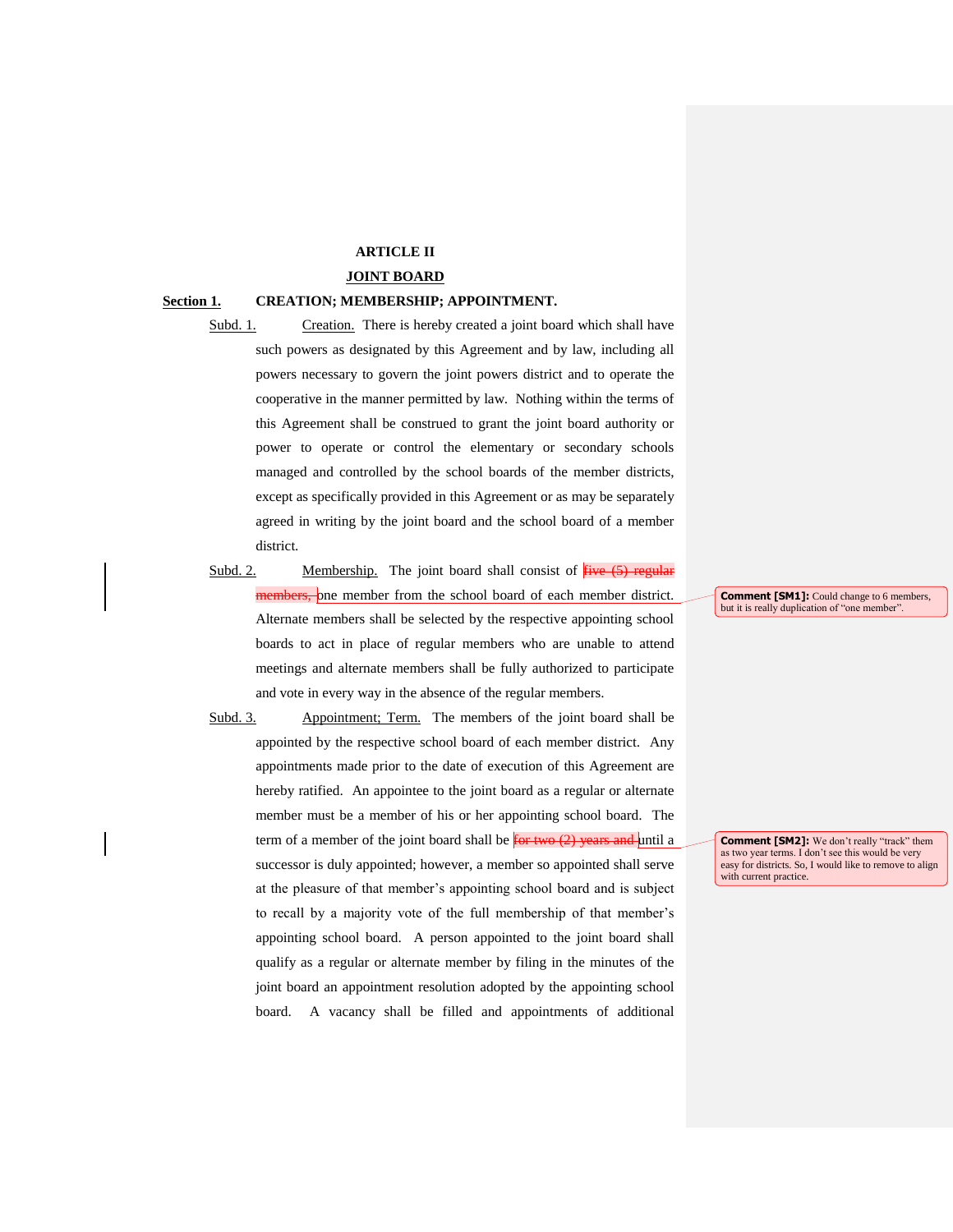members by new member districts shall be made by the member districts in the same manner as appointments of original members.

## **Section 2. MEETINGS.**

- Subd. 1. Timing; Location. The joint board shall meet at such times and places as designated by the joint board, but at least once every quarter. The place, date and time of regular meetings shall be determined by the joint board and shall be posted in the administrative offices of the joint powers district.
- Subd. 2. Special Meetings. Special meetings may be called by the chair or clerk of the joint board upon consultation with the Executive Director, or by any three members of the joint board. Notice of such special meetings shall be given to each member of the joint board in writing at least three days before the meeting, and shall state the date, time, place and purpose of the meeting. The notice of a special meeting required by this section may be waived by a member of the joint board.
- Subd. 3. Public Notice. Public notice of regular or special meetings of the joint board shall be given in the manner required by Minnesota Statutes, Section 13D.04, as amended.
- Subd. 4. Open Meeting Law; Conduct of Meetings; Participation. All meetings of the joint board shall be subject to the Open Meeting Law and shall be open to the public as provided by law. School board members and citizens of the member districts shall have the right to attend the meetings of the joint board. The conduct of the meetings shall be governed by Robert's Rule of Order Revised and by any rules or policies for the conduct of meetings adopted by the joint board.
- **Section 3. QUORUM; APPROVAL OF ACTION.** A quorum for the transaction of business of the joint board shall be a majority of the members of the joint board. Any motion or resolution of the joint board must be approved by a majority of those members in attendance at the meeting of the joint board, unless a greater number is required by law or in the rules or policies adopted by the joint board for the conduct of its meetings.
- **Section 4. OFFICERS.** The officers of the joint board shall be a chair and clerk and such other officers as determined appropriate by its members. The officers shall be elected by the members of the joint board at its January meeting or as soon thereafter as practical. Each officer shall hold office for a one (1) year term and until a successor is elected and qualifies.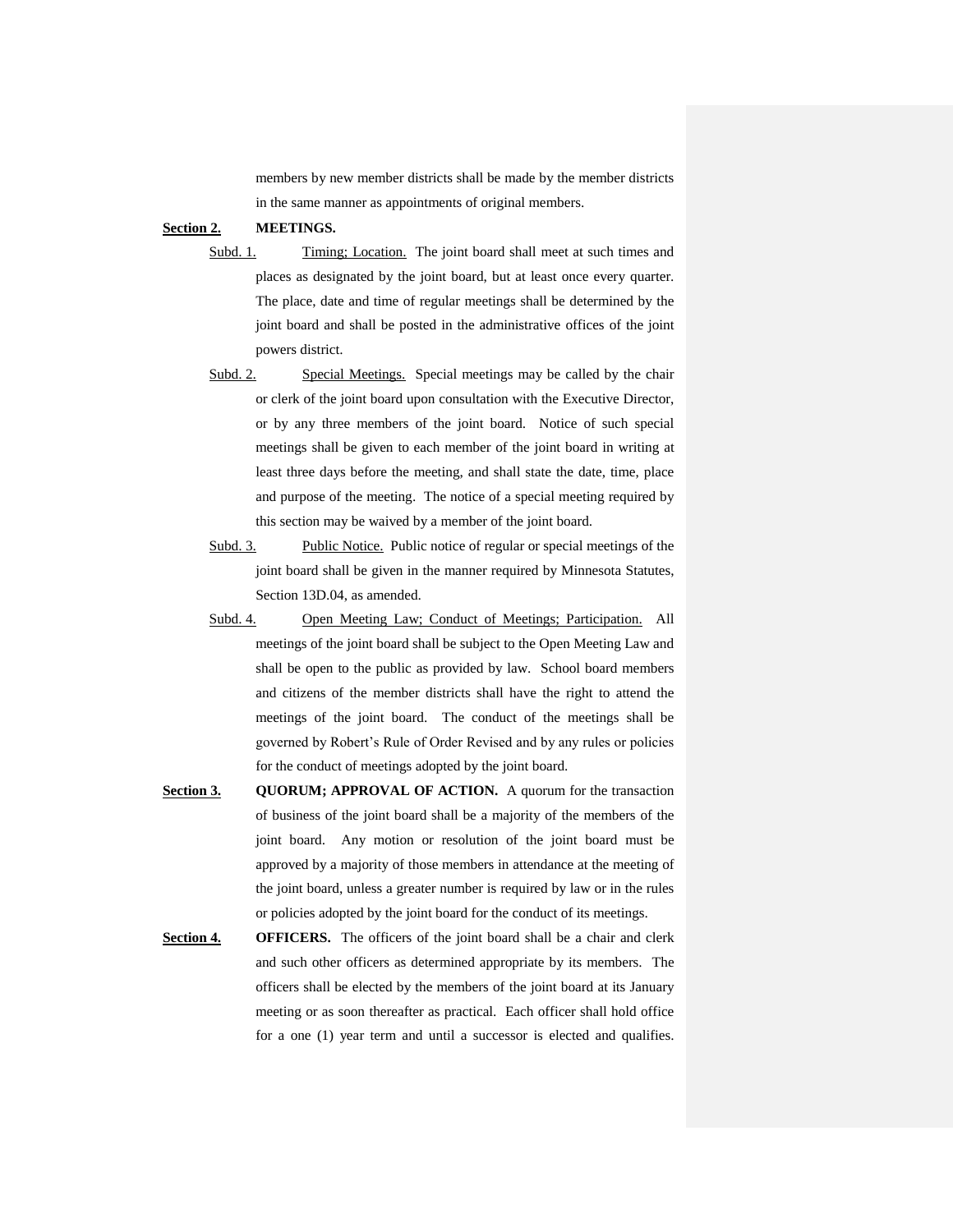Each officer elected shall be from a different member district. All officers of the board and employees of the joint powers district involved with the handling of money shall be bonded in accordance with Minnesota Statutes, Section 123.34, subdivision 6.7.

**Section 5. BYLAWS; RULES; POLICIES.** All bylaws, rules or policies of the joint powers district and joint board shall be as determined and adopted by the joint board.

# **Section 6. COMPENSATION AND EXPENSES OF MEMBERS OF THE JOINT BOARD.**

All compensation and expenses of a member of the joint board, including mileage, shall be authorized and paid for by the joint powers district. These costs shall be divided equally among the member districts and shall be separately billed to the member districts by the joint powers district.

#### **ARTICLE III**

#### **EMPLOYEES AND SERVICES FOR MEMBER DISTRICTS**

- **Section 1. EMPLOYMENT.** The joint board shall, pursuant to such laws as applicable to such board and to independent school districts, appoint, employ, or contract for the services of an Executive Director and such other administrators, teachers and licensed and non-licensed employees as the joint board deems necessary.
- **Section 2. SERVICES TO MEMBER DISTRICTS.** The joint board may provide any services to a member district upon which it and the member district agree and which are permitted by law.
- **Section 3. EMPLOYEES.** Employees of each member district shall not be considered employees of the joint powers district and employees of the joint powers district shall not be considered employees of any member district for any purpose, including, but not limited to, salaries, wages or other compensation or fringe benefits; worker's compensation; unemployment compensation; teachers or public employees retirement, social security; liability insurance; keeping of personnel records; termination of employment; individual contracts; and continuing contract rights. This section shall also apply to employment of student teachers.

**Comment [SM3]:** To align with current rule numbering.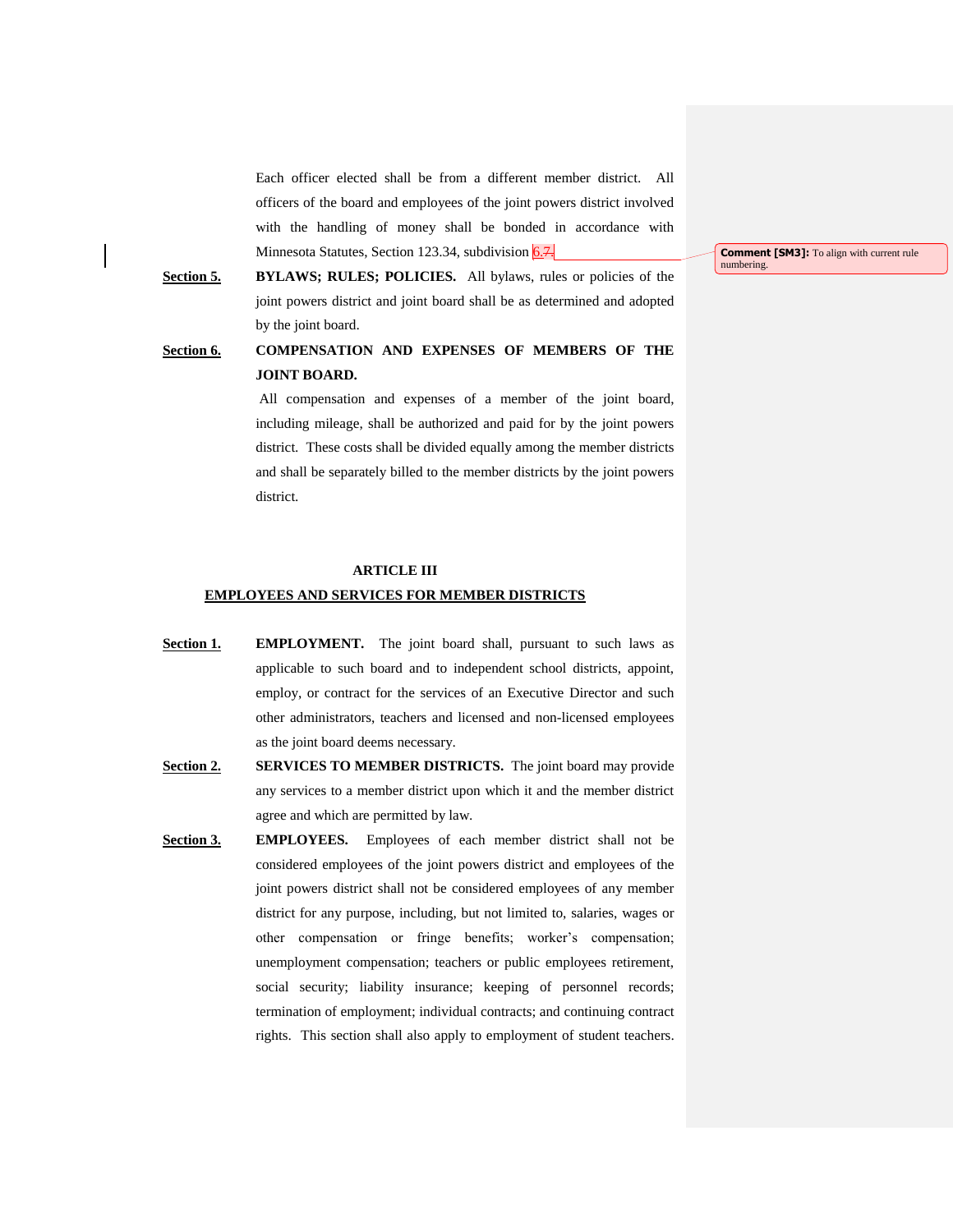Employees of the joint powers district shall be paid according to the salary schedule in effect in the joint powers district. Nothing in this section shall prohibit an individual from being employed part-time in both a member district and the joint powers district if the contractual relationships are clearly specified in writing; however, the individual shall have employment rights in a particular member district only to the extent of actual employment in that district.

- **Section 4. CONTRACTS.** The joint powers district shall not be responsible for any pre-existing employment contract issued by a member district or a special education cooperative for any person subsequently employed by the joint powers district, unless approved by the joint powers district.
- **Section 5. GROUP INSURANCE.** The joint powers district and all or any member districts (with consent of the exclusive representatives of employees when required) may pool their employees, retired employees and board members for group insurance acquisition purposes, provided that there is compliance with applicable group insurance acquisition laws.

# **ARTICLE IV FINANCES**

#### **Section 1. COSTS.**

- Subd. 1. Cooperative Support Services. The following instruction costs of the joint powers district shall be included for the purpose of determining the payments for the services to support the joint powers district as a whole:
	- Secretary
	- Professional and Technical Services
	- Phone
	- Operating costs: Postage, copiers, attorney fees, liability insurance
	- Specialists not specific to a disability (nursing, accounting services, etc.)
	- Additional costs of employment (retirement, unemployment, substitutes, etc.)

**Comment [SM4]:** I recommend me move these items from "Administrative Costs" to "Cooperative Support". Administrative Costs are billed based on Total Enrollment; Cooperative Support is billed based on "usage" of the cooperative. So, for example, USC will use very little service from the cooperative, this recommended change would change it so that payroll will only be for the percent of their use of the cooperative and not a share based on enrollment.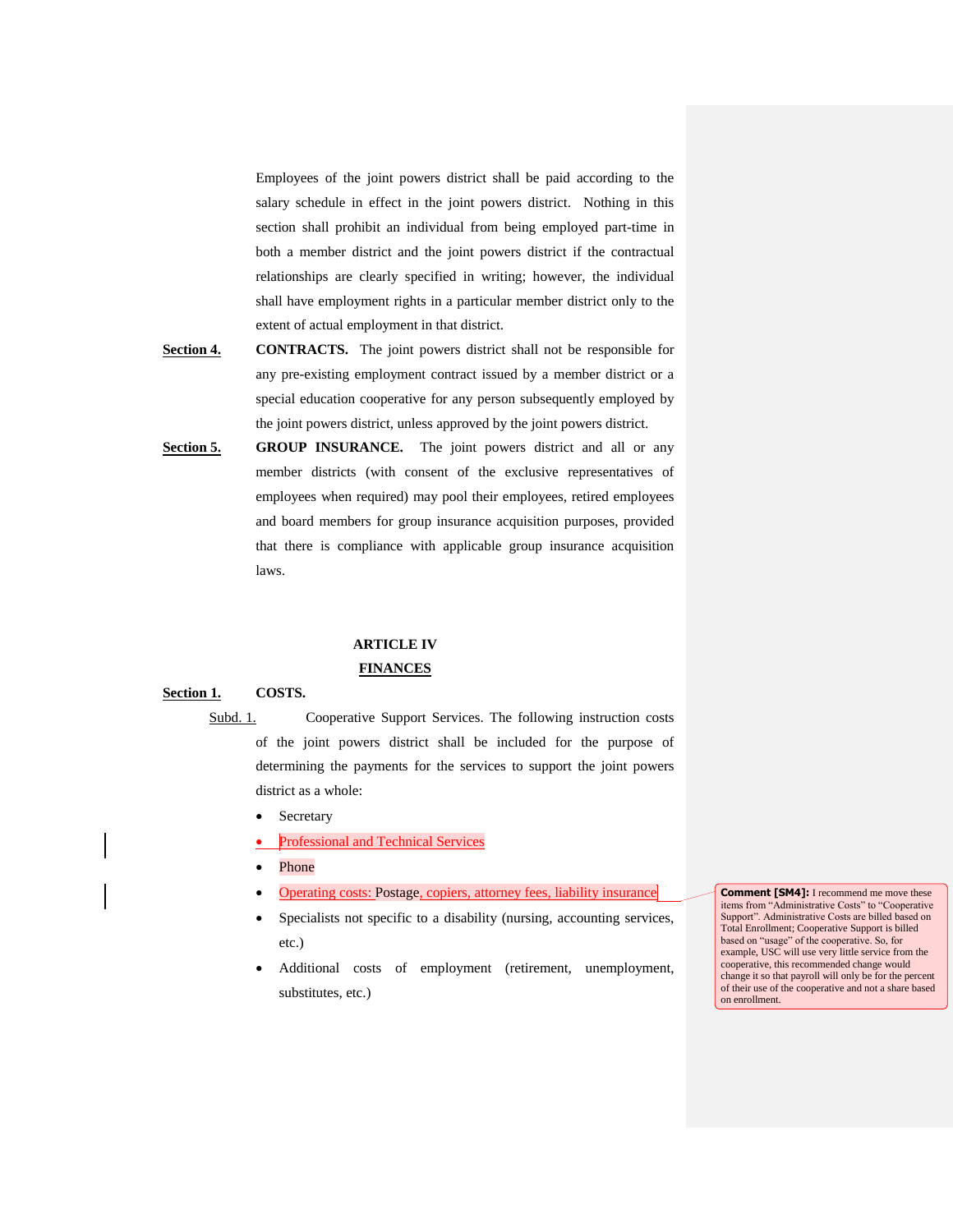- Cooperative Support Services shall be billed based on the usage of a specific service. General costs that are not specific to a district will be billed based on the usage of the cooperative as a whole.
- Subd. 2. Administrative Costs. The following costs of the joint powers district shall be included for the purpose of determining the payments for the operating costs of running the office of the Executive Director:
	- **Copiers**
	- Attorney Fees
	- Audit Fees
	- Liability Insurance
	- ional and Techni

Administrative costs shall be shared by the member districts according to the percentage of total enrollment in the cooperative attributed to each member district.

- Subd. 3. Transportation Costs. Member districts are responsible for transporting students to cooperative programs and events. If transportation is provided by the joint powers district, the transportation costs shall be included in the payments made by the member districts. The member districts and the joint powers district may agree that all or part of the transportation of pupils may be provided by the joint powers district or by a member district. The joint powers board may adopt formulas to allocate the costs of all necessary transportation.
- Subd. 4. Capital Expenditure Costs. The joint board, with approval of the member districts, may adopt formulas to allocate capital costs as may be required for the operating of the joint powers district.
- Subd. 5. Other Costs. Except as otherwise provided in this Agreement or any other written agreement between a member district and the joint powers district, no other costs shall be included in the tuition payments required by this section.

#### **Section 2. REVENUE.**

Subd. 1. Additional Revenue. All special state and federal aids earned by the operation of the joint powers district shall be paid to the joint powers district. All such aids shall be credited to the program for which they were earned. All such aids shall be credited to the operating costs and none shall be credited to the administrative costs, except those special aids which are specifically intended to affect the administrative costs.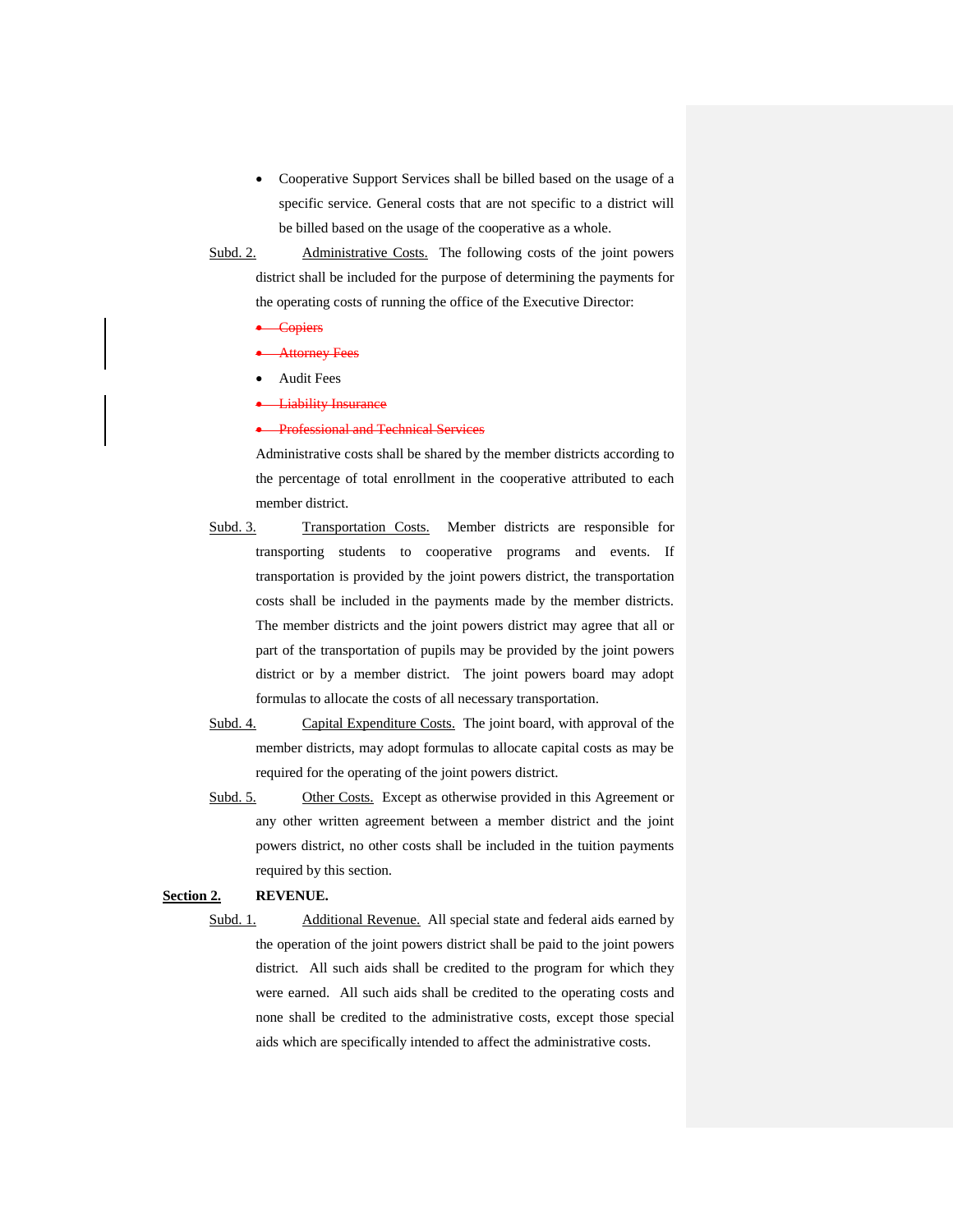- Subd. 2. Application for Reimbursement. The joint powers district shall make all efforts to ensure all state and federal guidelines are followed. Each member district shall supply the joint powers district with the information the joint powers board requires for this purpose. Each member district will apply for state reimbursement for programs provided by the member district. The joint powers district shall prepare all reports required by state and/or federal agencies relating to special education staff employed by the joint powers district.
- **Section 3. BUDGET APPROVAL.** The joint board approves a budget for the joint powers district for the following school year. The budget shall include capital expenditure facilities and equipment costs. Prior to preparing the budget, the joint board shall determine the amount of state and federal revenue which will be received by the joint powers district or its member districts in the next fiscal year. The joint board will approve a revised budget by December 1 with changes in personnel and revenue projections. The budget must be approved by a majority vote of the members of the joint board.
- **Section 4. PAYMENT OF COSTS OF SERVICES.** Payment of costs of services for each member district pupil shall be made to the joint powers district in four (4) installments of twenty percent (20%) of the member district's share of the operating costs. Said payments shall be made in August, October, December and February of each school year. An additional payment of ten percent (10%) shall be made in April. An adjustment of actual costs shall be submitted at the close of the fiscal year. August and October bills are estimated based on prior year expenditures.

December bills are based on the revised budget and include working documents used to calculate the expenditures. February and April bills are based on December projections for expenditures and revenue. The final bill is completed at the close of the fiscal year with working documents to calculate the expenditures.

**Section 5. DISPUTE RESOLUTION.** In the event any member district does not agree with the adjustment for actual costs made at the end of the school year pursuant to Section 4 of this Article, it shall make any payments due at that time and shall immediately request the Executive Director to review the actual costs specified. The Executive Director shall within ten (10) working days review the request and deny it or adjust the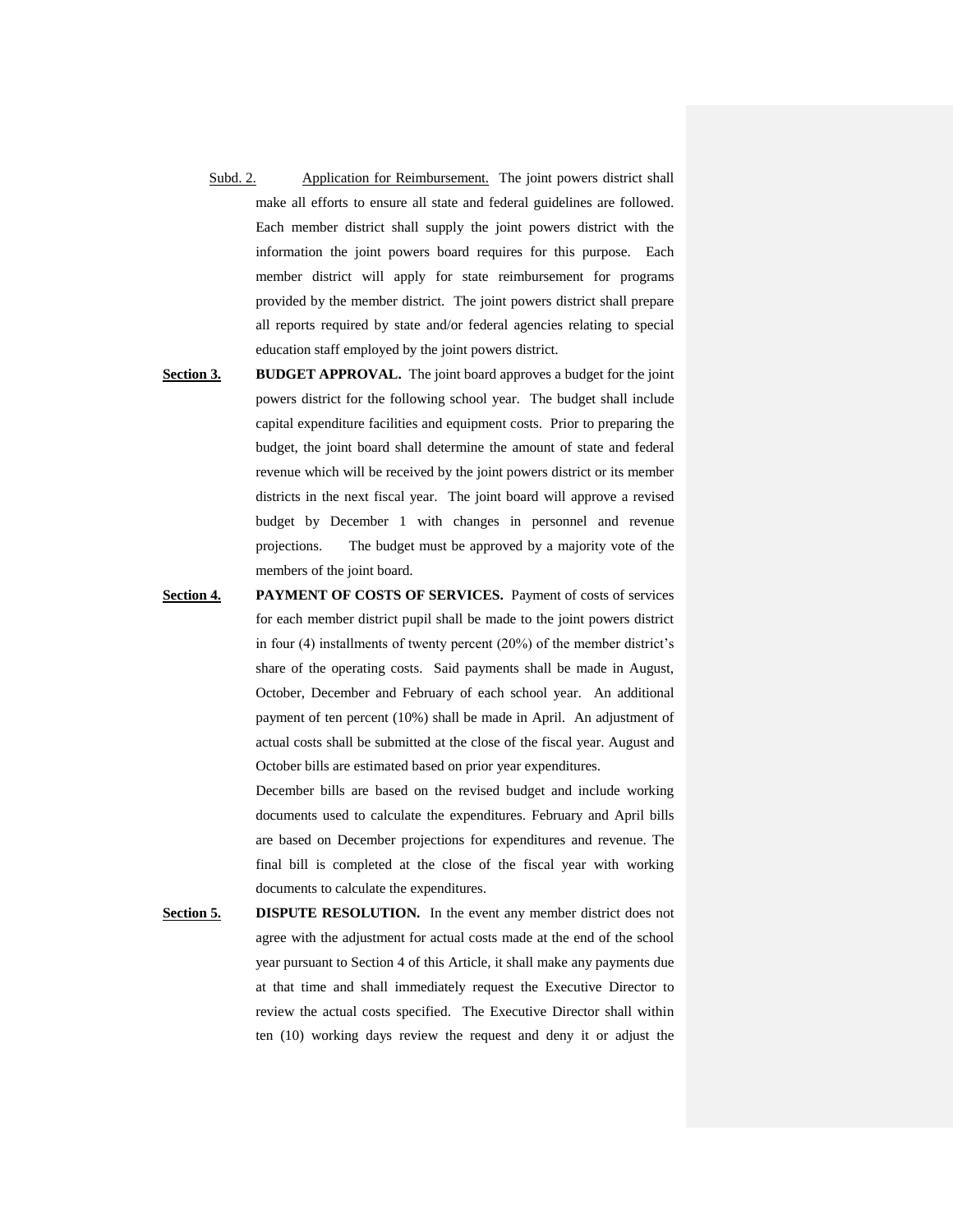amount due in writing. Failure by the Executive Director to respond to the request within said ten (10) working day period shall constitute a denial. If the Executive Director denies the request, or the adjustment is not considered satisfactory, or the Executive Director does not respond to the request, the complaining member district shall request within five (5) working days of receipt of the Executive Director's reply or failure to reply a joint meeting with the joint board. That joint meeting shall be held within ten (10) working days of the request. The joint board shall reply at the joint meeting or in writing within ten (10) working days after the joint meeting. Failure of the joint board to reply within said ten (10) working day period shall constitute a denial. If a member district is still not satisfied by the action of the joint board, it may initiate arbitration of the issue within ten (10) working days of receipt of notice of the joint board's action or denial. The member district may initiate the arbitration by submitting a written request to the joint board for arbitration of the issues by an arbitrator to be selected by the parties in dispute, which request shall fully state the issues yet to be resolved. If the parties in dispute cannot agree on an arbitrator, an application shall be submitted to the Bureau of Mediation Services (BMS) of the State of Minnesota for a list of seven (7) names from the BMS list of arbitrators. Upon receipt of the list from BMS, the parties in dispute shall within five (5) working days select an arbitrator by alternately striking six names from the list. A toss of coin shall determine the order in which the parties in dispute strike names from the list. Unless agreed to the contrary by the parties in dispute, the arbitrator selected shall not be a resident or voter of the member district or joint powers district. The decision of the arbitrator shall be final and binding on the parties. Each party shall be responsible for its own legal fees and costs incurred related to the arbitration, except the parties shall share equally the costs and fees of the arbitrator.

- **Section 6. FISCAL AGENT.** A member district may act as fiscal agent for the joint powers district upon request of the joint powers board and approval by the school board of a member district.
- **Section 7. UNREIMBURSED COSTS.** Any unreimbursed costs incurred by the joint powers district in providing such a special education or other special programs shall be billed back to the member district as a special cost of services in addition to the regular tuition cost.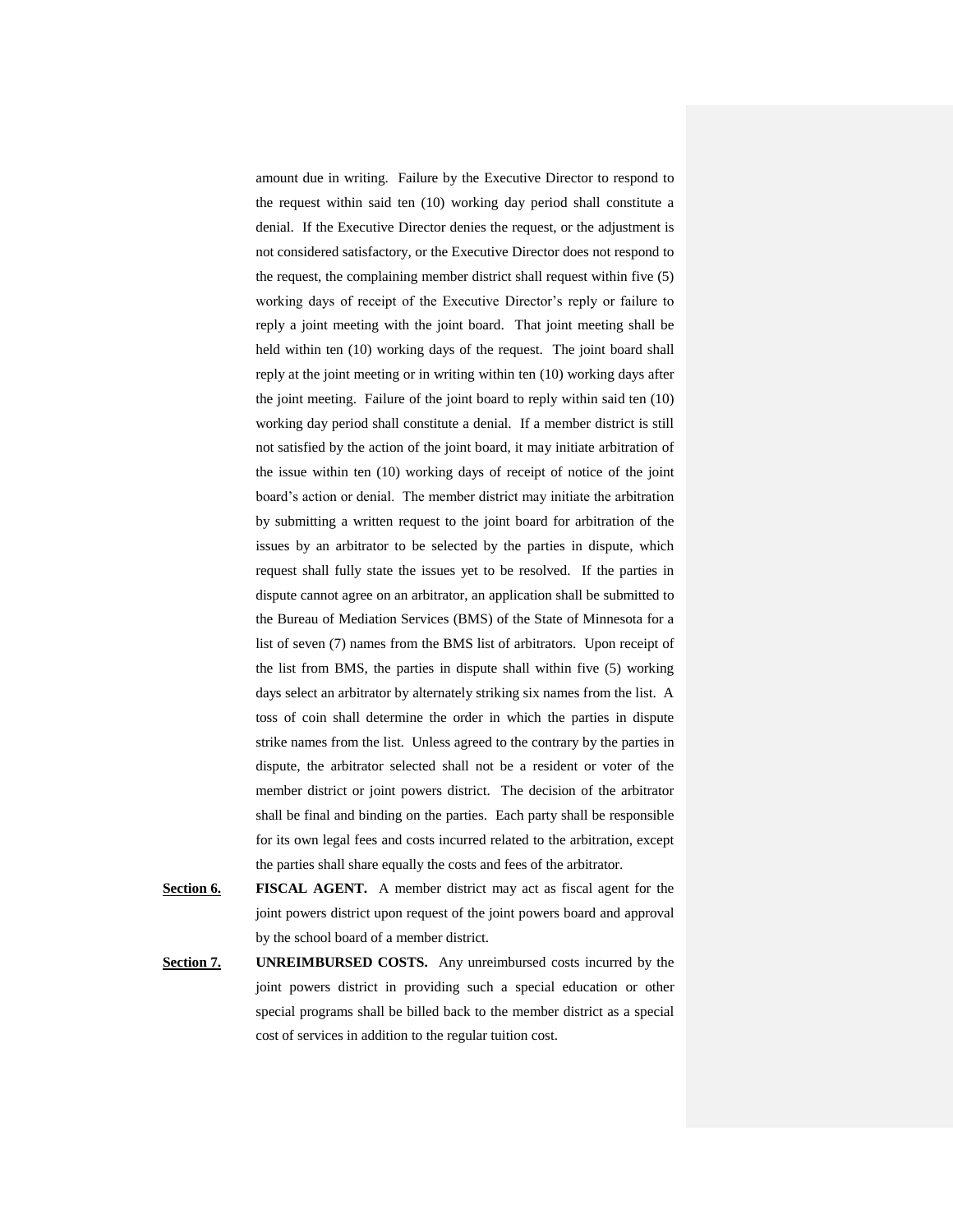**Section 8. CASH FLOW.** According to Minnesota statute, cooperatives are unable to obtain tax aid anticipation certificates. As a result, if the cooperative is unable to maintain cashflow, the cooperative will send a bill for 20% of the annual bill to member districts. The amount will be reduced from the bill during the following fiscal year.

## **ARTICLE V**

## **PUPILS AND RELATED MATTERS**

- **Section 1. ATTENDANCE.** It is intended by the member district that special education and related services provided by the member district for their resident pupils will be provided by the joint powers district; however, member districts reserve the right to provide such services to their own students.
- **Section 2. SERVICES.** The identification, assessment, educational placement and provision of services to students as well as any procedures, meetings, hearings or appeals related thereto, shall be conducted in compliance with state and federal law.

#### **Section 3. PUPIL RECORDS.**

- Subd. 1. Location. Cumulative records of other pupils attending or who have attended the joint powers district shall be maintained by the member district. Transcripts shall be available from the member district. Cumulative records of students who attend the Southern Plains Education Cooperative programs shall be maintained by the joint powers district until the student has exited the program. When a student exits the Southern Plains program the student's records shall be transferred to the student's member district.
- Subd. 2. Report Cards. Report cards of students attending any Southern Plains program shall be issued by the joint powers district.
- Subd. 3. Other Actions. All matters related to student behavior and performance at the cooperative, including discipline and assignment to programs, shall be under the control of the administration of the Cooperative; a member district administrator may be asked to assist if Southern Plains administration is not available.
- **Section 4. SCHOOL CALENDARS.** The school calendar for the cooperative and the joint powers district shall be set by the joint board. The joint board shall annually consult with the school boards of the member districts so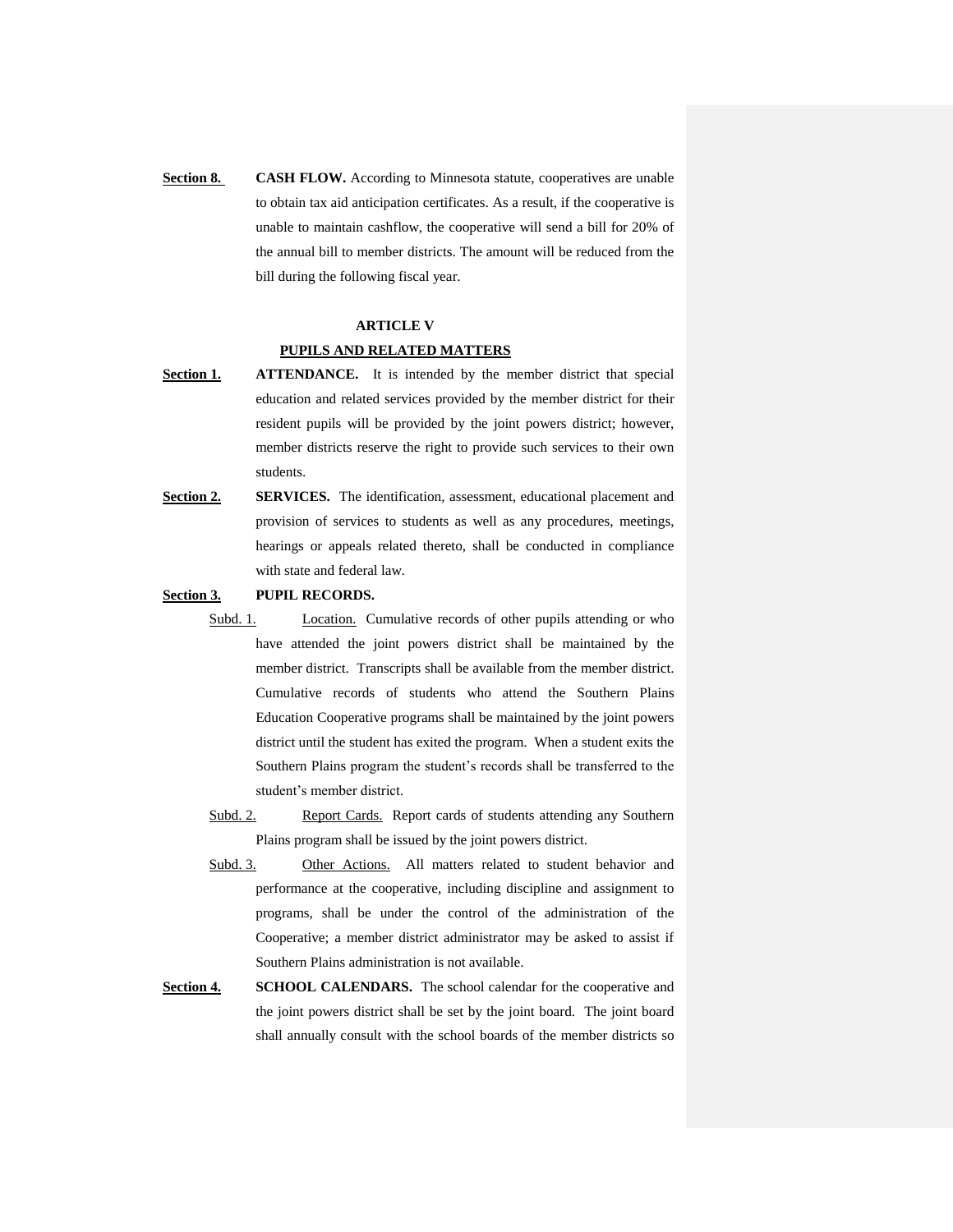that similar or identical calendars might be adopted for the joint powers district and the member districts.

**Section 5. CO-CURRICULAR AND EXTRACURRICULAR ACTIVITIES; COMPENSATION; ASSIGNMENT OF COACHES.** Southern Plains Education Cooperative co-curricular and extracurricular activities shall be as determined by the joint board. Compensation for employees assigned to such activities shall be determined by the applicable collective bargaining agreement, if one exists, or by the joint board if no such agreement is applicable. Assignments of employees to such activities shall be determined by the joint board, except as otherwise required by contract or law.

#### **ARTICLE VI**

#### **SCHOOL EQUIPMENT AND SUPPLIES; CONTRACTS AND BIDDING; PURCHASES**

- **Section 1. OWNERSHIP.** All equipment, materials and supplies purchased by the joint powers district for the cooperative program shall become the exclusive property of the joint powers district and shall be chargeable as operating costs under this Agreement. Before purchasing any such equipment, materials or supplies, the joint powers district shall first consider any surplus equipment, materials or supplies presently owned by a member district which the member district desires to sell. Nothing in this section shall prevent any member district from donating equipment and supplies to the joint powers district.
- Section 2. **CONTRACTS; BIDDING.** Contracts shall be let and leases, purchases, rentals and sales shall be made in accordance with the legal requirements applicable to independent school districts.
- **Section 3. JOINT PURCHASING.** The joint powers district and the member districts may purchase or sell equipment, materials, supplies and fixtures under a joint arrangement or bidding process.

## **ARTICLE VII**

#### **LEASES**

The joint board may, with the consent of a member district, lease all or part of the real or personal property of a member district as needed to conduct activities of the joint powers district which are authorized or required by this Agreement or law. Such a lease may be for nominal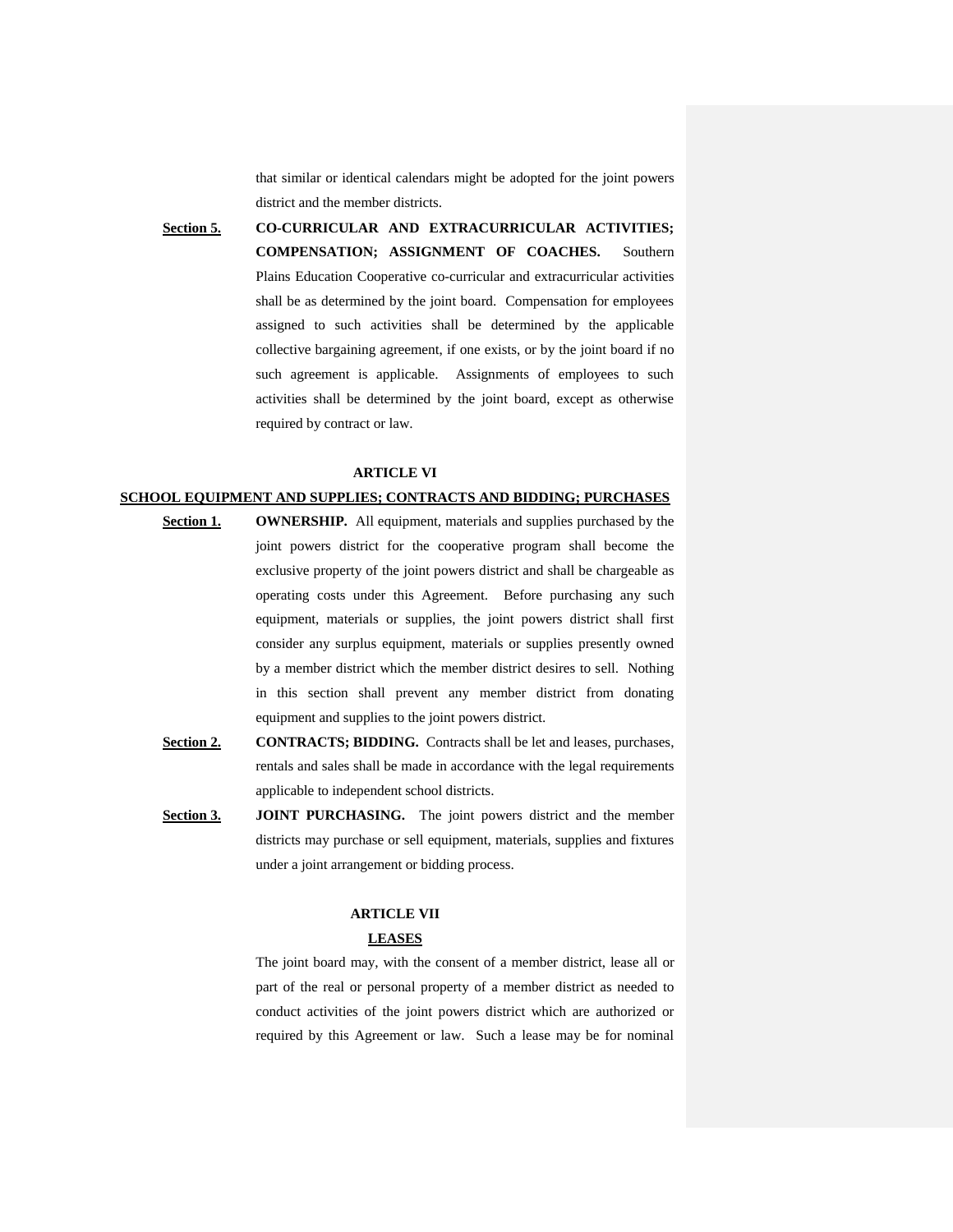consideration, without consideration or for such consideration as may be agreed upon by the school board of the member district and the joint board pursuant to law.

#### **ARTICLE VIII**

# **NOTICES; WITHDRAWAL; ADDITION OF OTHER MEMBER DISTRICTS; DISSOLUTION; BREACH; AMENDMENTS**

- **Section 1. NOTICES.** All notices required or permitted to be given by the joint powers district to a member district, and by a member district to the joint powers district, shall be given by the Executive Director in the case of the joint powers district and by the clerk of the school board in the case of a member district. The notice shall be in writing and shall be sent by registered or certified mail to the joint board of the joint powers district or the school board of the member district at its administrative offices. A notice shall be timely if postmarked on the due date it is due. In the case of a notice requiring board action, a certified copy of the resolution, motion or minutes of the board specifying the board action shall be sent with the notice.
- **Section 2. ADDITION OF MEMBER DISTRICTS.** Any school district wishing to participate in this joint powers district which was not an original signatory to this Agreement may make application to the joint powers district for membership. A majority vote of the full membership of the school board of each member district of the joint powers district and a unanimous vote of the members of the joint board shall be required to accept the applicant district, and the member districts shall determine the terms, conditions and obligations of the applicant district upon acceptance, including the number of members the applicant district will have on the joint board and any obligation of the applicant district for payment of bonded debt or other obligations theretofore incurred by the joint powers district. Such terms, conditions and obligations or existing law may require the vote and consent of the applicant district prior to its taxable property becoming subject to taxation for payment of bonded debt previously incurred by the joint powers district. Upon acceptance and compliance with all terms, conditions and obligations required by the member districts and upon adoption of an amendment to this Agreement pursuant to Section 6 of this Article, the applicant district shall be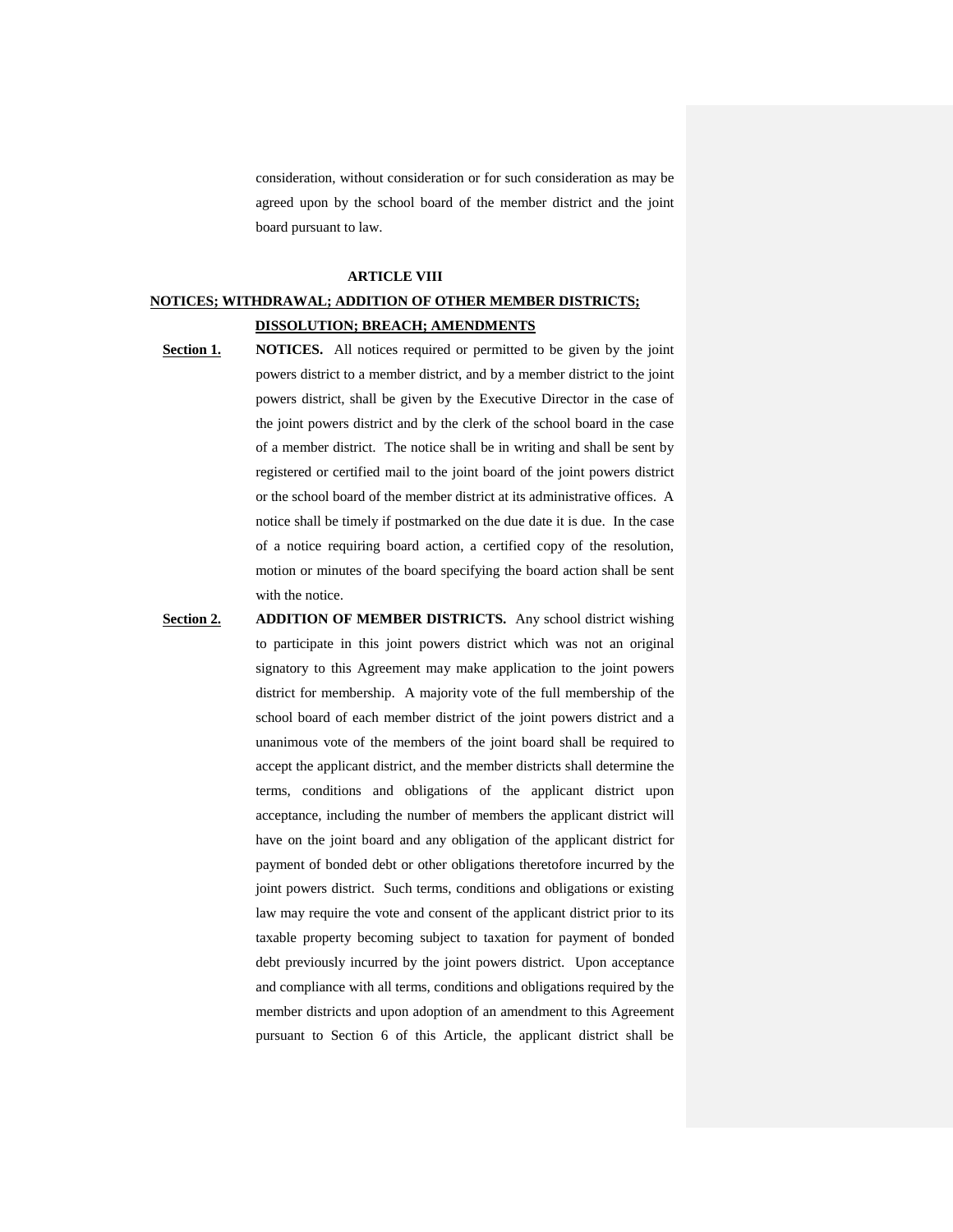entitled to appoint, in the manner specified in Article II of this Agreement, the number of members to the joint board authorized by the member districts. The members appointed shall have the same authority, rights and powers, including voting rights, as other members of the joint board and the new member district shall have the same rights and obligations as other member districts, including the obligation for payment of tuition for its pupils attending or served by the cooperative.

#### **Section 3. WITHDRAWAL OF MEMBER DISTRICTS.**

Subd. 1. Procedure. Any member district may withdraw from this Agreement by resolution adopted by a majority vote of the full membership of its school board and by formal written notice to the Executive Director of the joint powers district. The notice shall include a certified copy of the adopted withdrawal resolution. A withdrawal shall only be permitted as specified in this section.

> Subd. 2. Notification. Withdrawal shall only be permitted if the notice required pursuant to this section is given at least one (1) year in advance of the withdrawal, but no later than June  $30<sup>th</sup>$  of the prior fiscal year, i.e. notice by June 30, 1996 for withdrawal on July 1, 1997. The withdrawal of a member district shall not affect the continuing liability of the member district from continuing obligations incurred that had the approval of the joint board prior to the notice of withdrawal, including bonded debt and lease-purchase or installment purchase obligations. The withdrawing member district shall also be obligated for continuing obligations or liabilities of the joint powers district caused by the withdrawal of the member district, including unemployment compensation and other costs.

**Section 4. BREACH OF AGREEMENT.** Any member district breaching this Agreement shall be given written notice by the joint powers district of the breach and the nature thereof and shall have thirty (30) days in which to cure such breach. Upon failure to cure such breach within said time period, the joint powers district and joint board, in addition to other remedies provided in this Agreement, may terminate such member district's rights in the joint powers district by a resolution adopted by a majority vote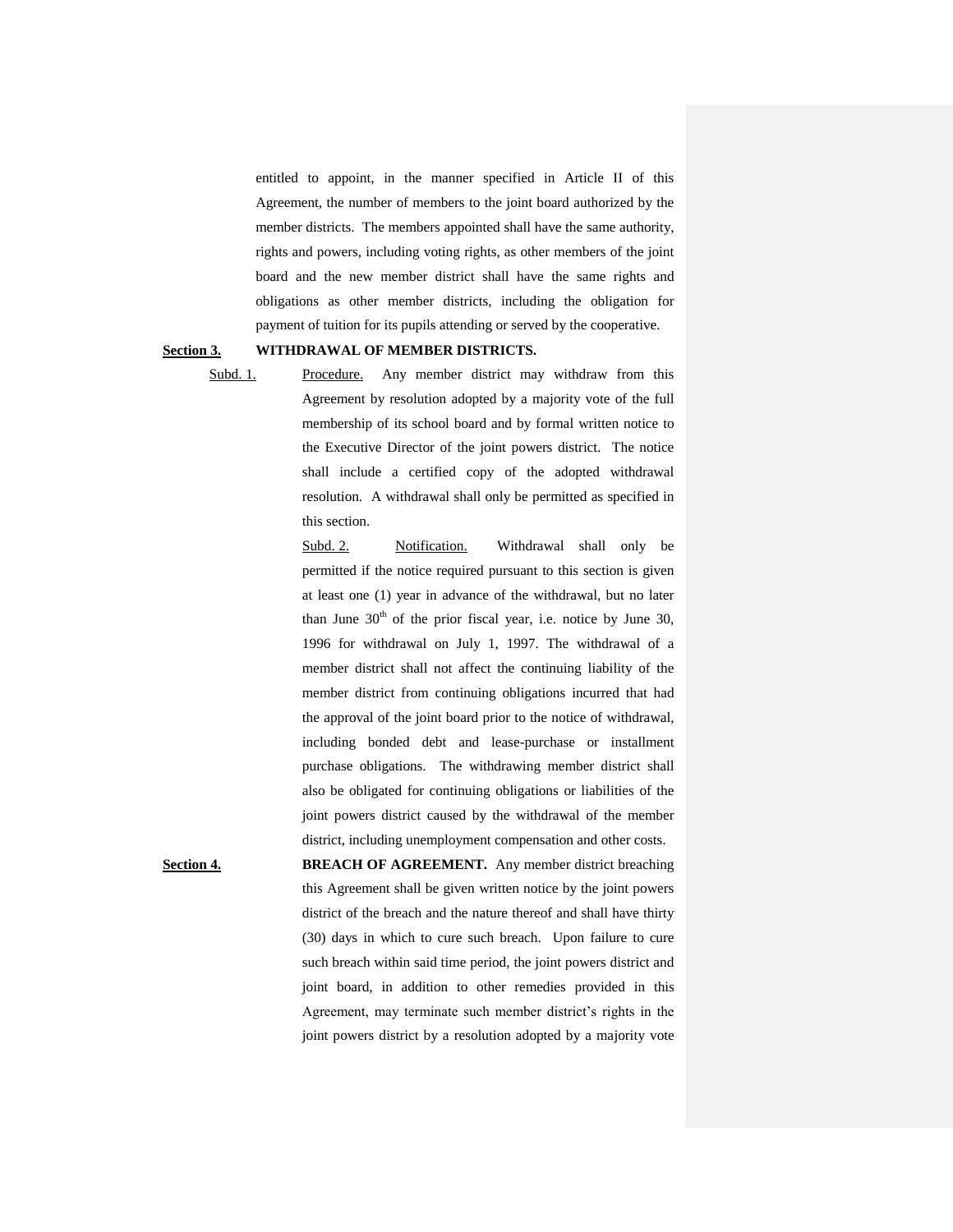of the full membership of the joint board, excluding the members of the joint board appointed by the breaching member district. Upon termination, such member district shall not be entitled to any reimbursement from the joint powers district or be entitled to any property thereof, but the property of the member district shall continue to be taxable for the payment of any bonded debt previously incurred by the joint powers district. The terminated member district shall, in addition, be liable for any obligations entered into by the joint powers district prior to termination, which may be collected in a legal action by the joint powers district, if necessary.

**Section 5. <b>DISSOLUTION.** The joint powers district may be dissolved and this Agreement terminated if the majority of the school boards of all member districts formally agree to dissolve the joint powers district and terminate the Agreement. Upon dissolution, all funds and property remaining after payment of all outstanding debts and obligations shall be distributed to the remaining member districts in the proportion which the total enrollment of all students enrolled in a member district in grades K-12, including public and non-public students of each member districts still remaining, and the proportionate contributions made pursuant to this Agreement and any predecessor Agreements, by the member districts. Prior to dissolution, the remaining member districts may unanimously agree in writing upon a different method of distribution. The dissolution shall not affect the continuing liability of present or former member districts for indebtedness incurred prior to the dissolution, or for other continuing obligations, including unemployment compensation.

**Section 6. AMENDMENTS TO THIS AGREEMENT.** Amendments to this Agreement may be proposed by the school board of any member district or the joint board. Notice of proposed amendments shall be sent to all member districts and the joint powers district. Adoption of an amendment to this Agreement must be approved by the school board of each member district before it shall become effective. An amendment shall require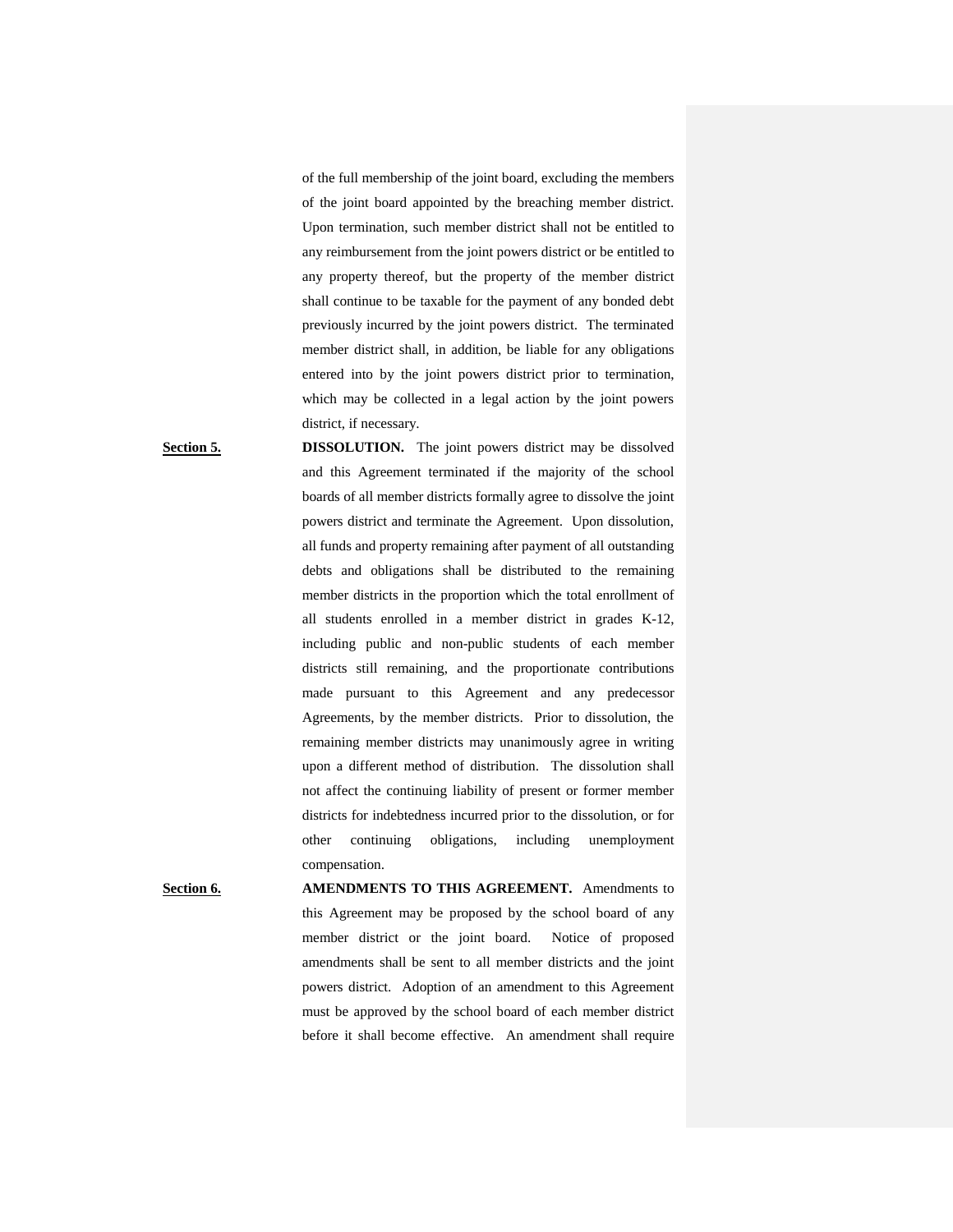the signature of the proper officers of the member districts and shall be an addendum to this Agreement.

## **ARTICLE IX**

## **DURATION; INTERPRETATION; SAVINGS CLAUSE**

- **Section 1. DURATION.** This Agreement shall be perpetual in duration, unless terminated or dissolved pursuant to the provisions hereto, any amendments hereto, or any state law terminating or dissolving the joint powers district.
- **Section 2. INTERPRETATION.** The captions of the provisions of this Agreement are for convenience only and shall not be considered or referred to concerning questions of interpretation or construction.
- **Section 3. SAVINGS CLAUSE.** Should any provision or article of this Agreement be found unlawful, the other provisions of this Agreement shall remain in full force and in effect, if by doing so the purposes of this Agreement, taken as a whole in light of the authorizing statute, can be made operative. Should any such provision or article be found unlawful, the school boards of the member districts shall meet for the purpose of arriving at an agreement on the lawful provision or article. The newly agreed upon provision or amendment must be approved by the school boards of the member districts by resolutions adopted and certified by the joint powers district in the manner specified in Article VIII for the adoption of amendments.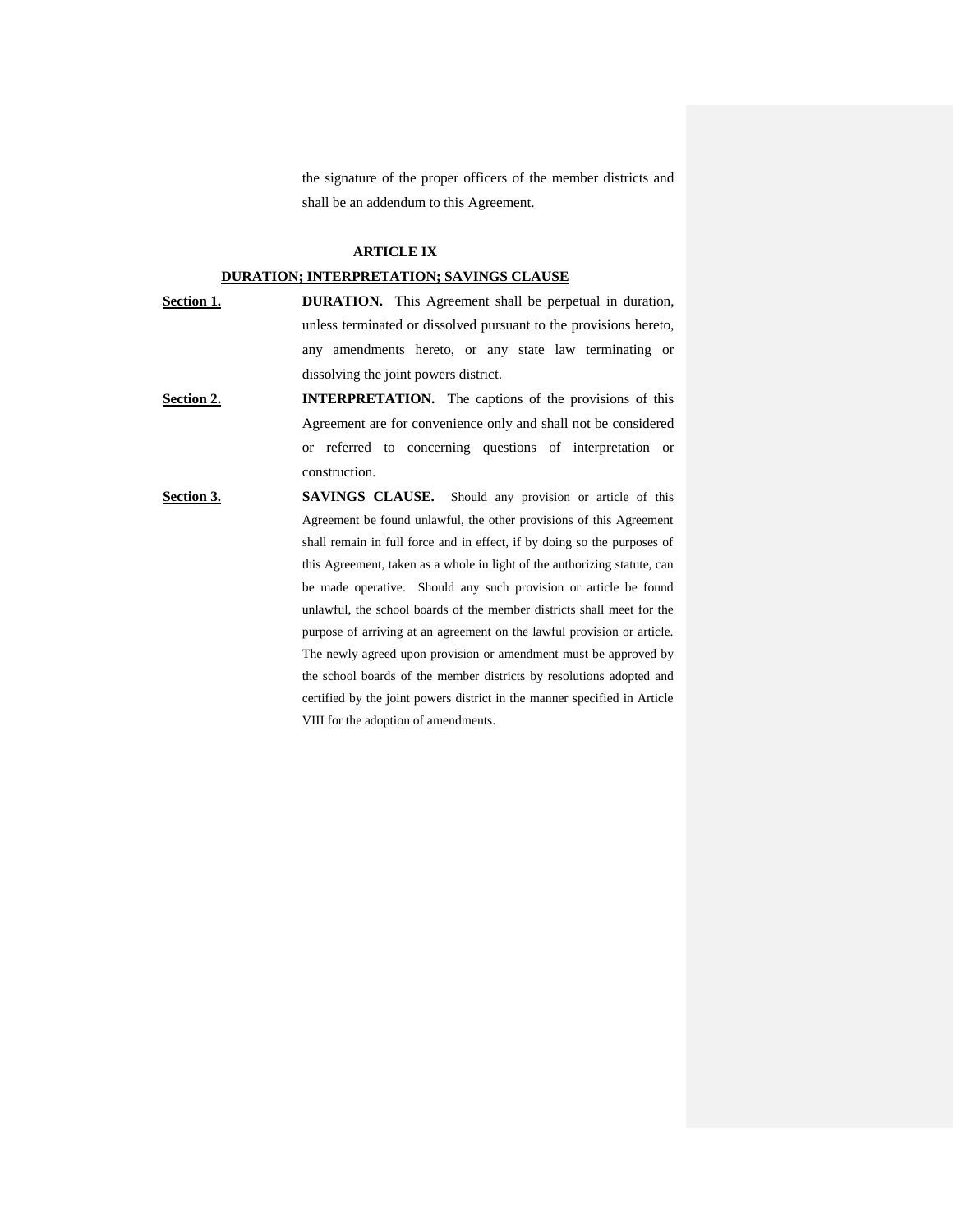$\begin{array}{c} \rule{0pt}{2ex} \rule{0pt}{2ex} \rule{0pt}{2ex} \rule{0pt}{2ex} \rule{0pt}{2ex} \rule{0pt}{2ex} \rule{0pt}{2ex} \rule{0pt}{2ex} \rule{0pt}{2ex} \rule{0pt}{2ex} \rule{0pt}{2ex} \rule{0pt}{2ex} \rule{0pt}{2ex} \rule{0pt}{2ex} \rule{0pt}{2ex} \rule{0pt}{2ex} \rule{0pt}{2ex} \rule{0pt}{2ex} \rule{0pt}{2ex} \rule{0pt}{2ex} \rule{0pt}{2ex} \rule{0pt}{2ex} \rule{0pt}{2ex} \rule{0pt}{$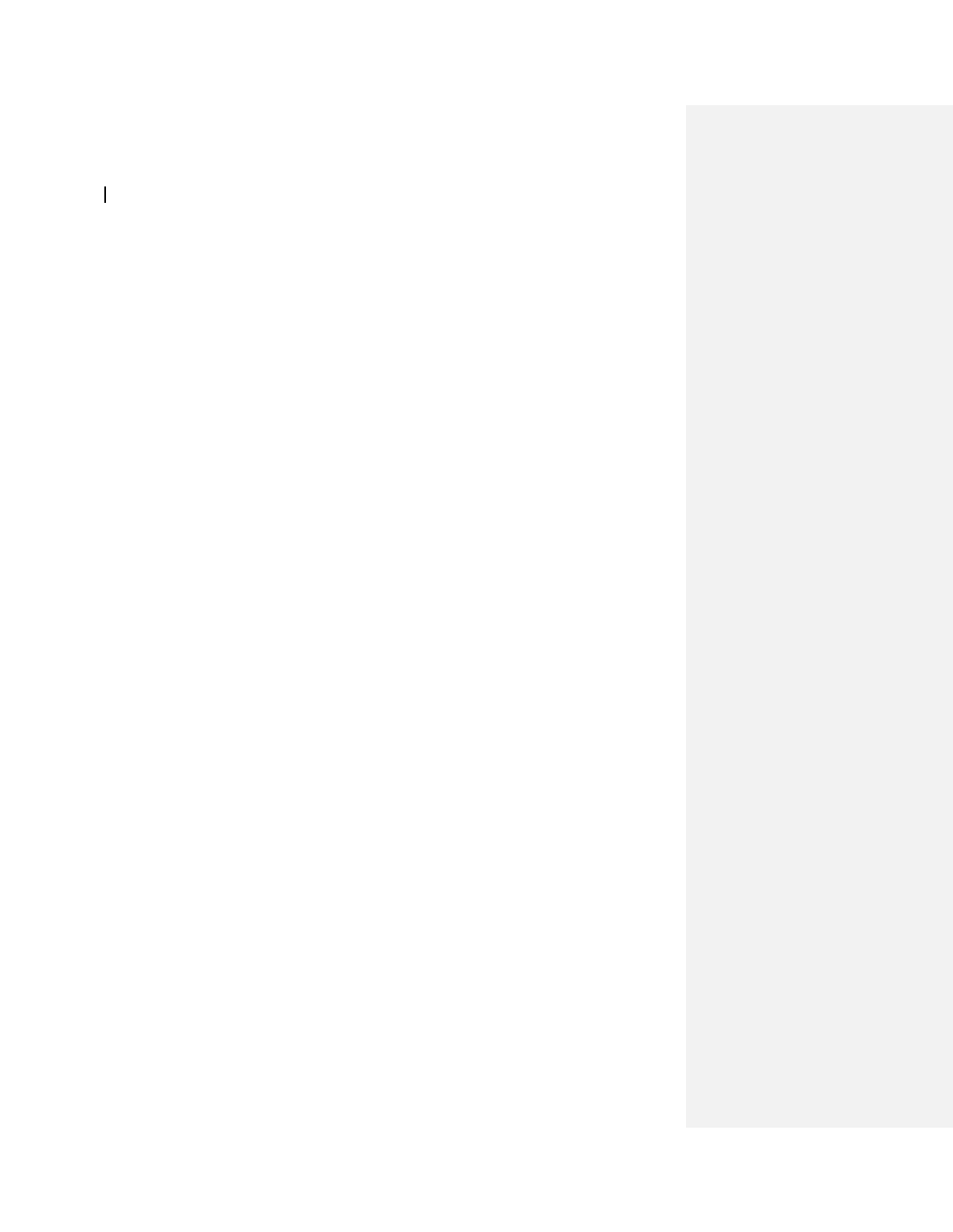| Approved at the regular meeting                    | <b>INDEPENDENT SCHOOL DISTRICT NO.</b> |
|----------------------------------------------------|----------------------------------------|
| of the School Board thereof held                   | (Blue Earth Area Schools)              |
| on $\_\_\_\$ day of $\_\_\_\_$ , 20 $\_\_\_\$ . By |                                        |
|                                                    |                                        |

#### INDEPENDENT SCHOOL DISTRICT NO. 2860 (Blue Earth Area Schools)

Chair

By\_\_\_\_\_\_\_\_\_\_\_\_\_\_\_\_\_\_\_\_\_\_\_\_\_\_\_\_\_\_\_\_\_\_\_\_\_\_\_\_\_\_\_ By<br>Clerk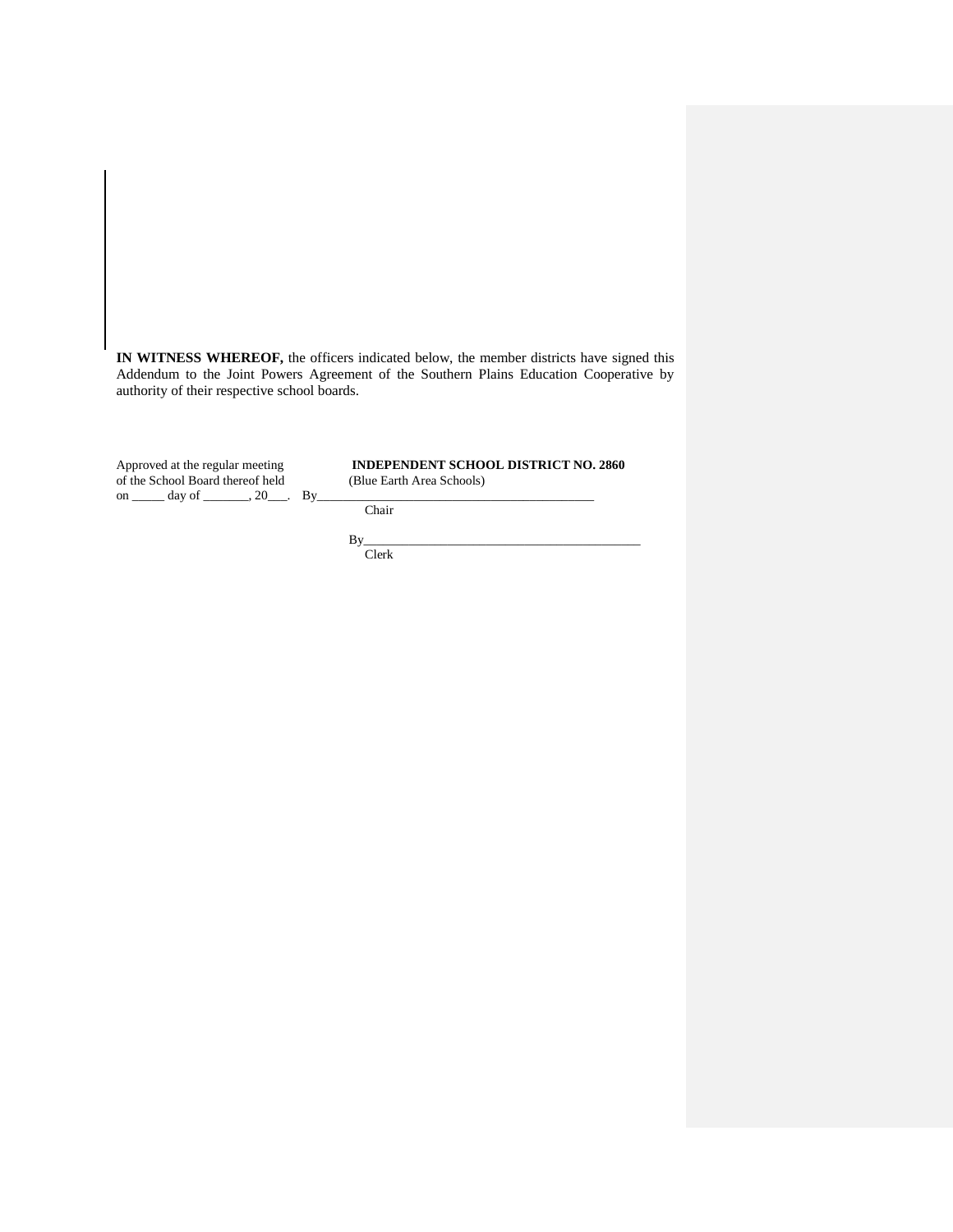| Approved at the regular meeting  | INDEPENDENT SCHOOL DISTRICT NO. |
|----------------------------------|---------------------------------|
| of the School Board thereof held | (Fairmont Area Schools)         |
| on day of 20 By                  |                                 |
|                                  |                                 |

### **INDEPENDENT SCHOOL DISTRICT NO. 2752** (Fairmont Area Schools)

Chair

By\_\_\_\_\_\_\_\_\_\_\_\_\_\_\_\_\_\_\_\_\_\_\_\_\_\_\_\_\_\_\_\_\_\_\_\_\_\_\_\_\_\_\_ **Clerk**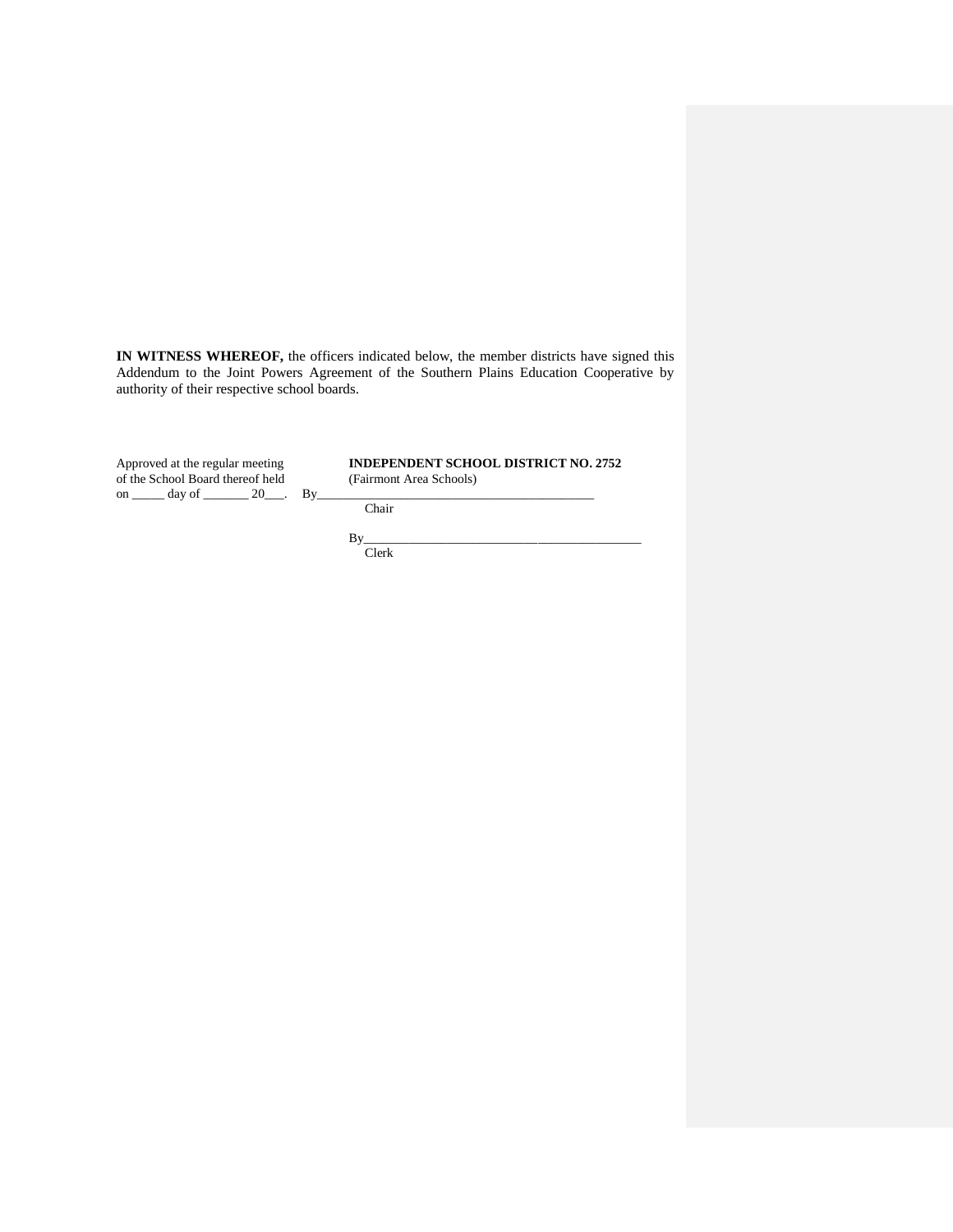| Approved at the regular meeting  | <b>INDEPENDENT SCHOOL DISTRICT NO. 0458</b> |
|----------------------------------|---------------------------------------------|
| of the School Board thereof held | (Truman School)                             |
| on day of 20.                    | Chair                                       |
|                                  |                                             |

Clerk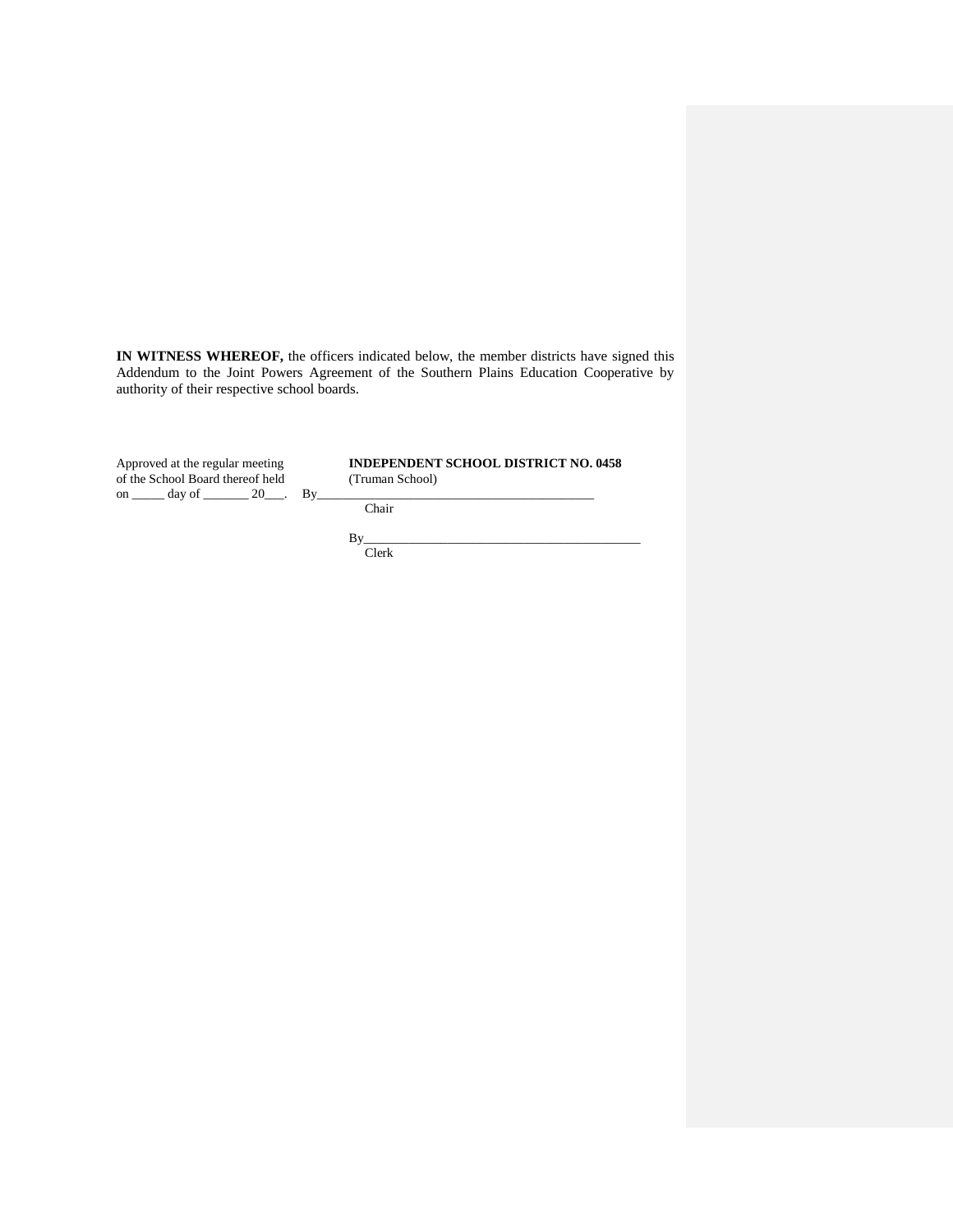Approved at the regular meeting<br>of the School Board thereof held on \_\_\_\_\_ day of \_\_\_\_\_\_\_ 20\_\_\_. By\_\_\_\_\_\_\_\_\_\_\_\_\_\_\_\_\_\_\_\_\_\_\_\_\_\_\_\_\_\_\_\_\_\_\_\_\_\_\_\_\_\_\_

# **INDEPENDENT SCHOOL DISTRICT NO. 2448** (Martin County West Schools)

Chair

 $By$ Clerk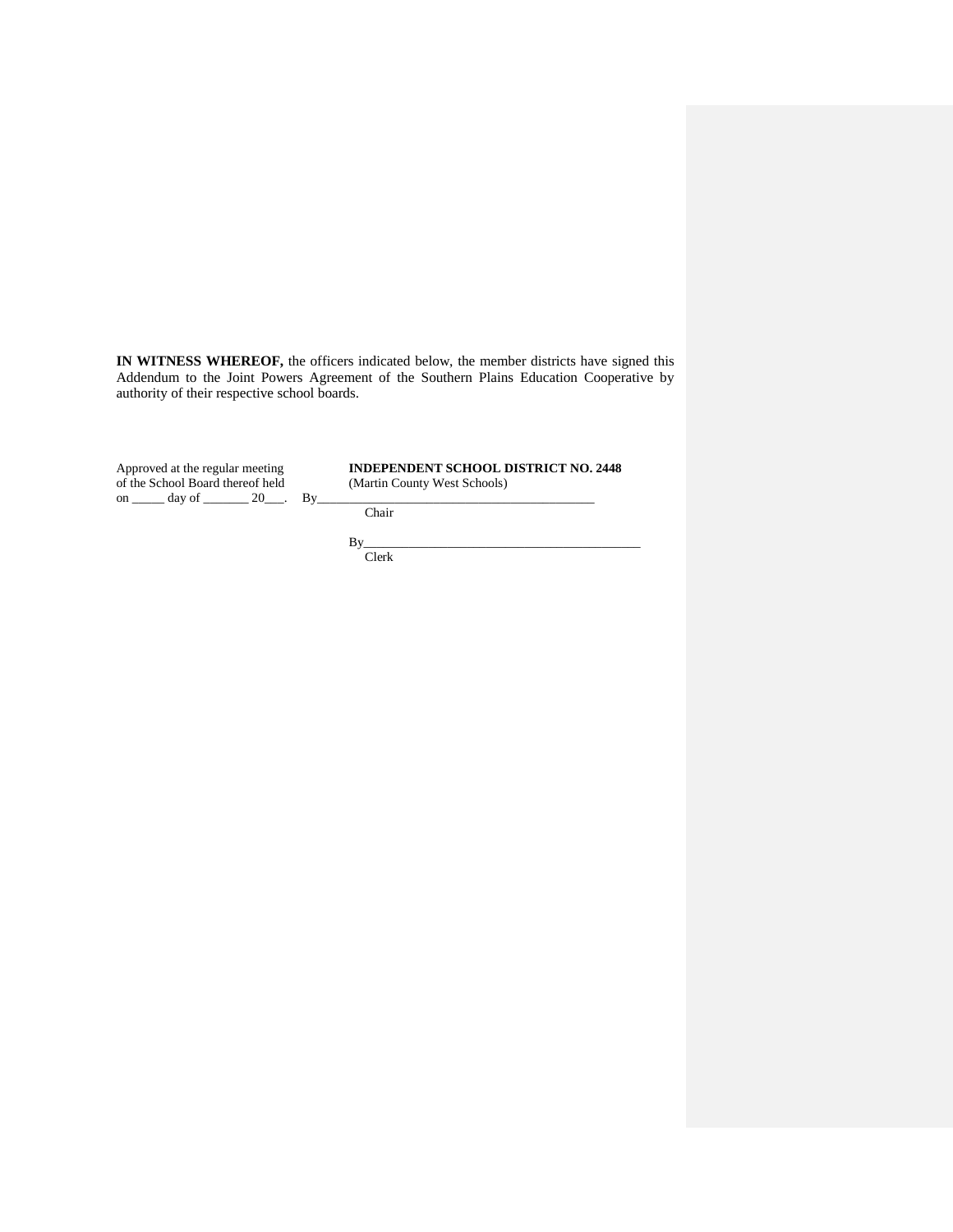| Approved at the regular meeting<br>of the School Board thereof held<br>on $\_\_\_\$ day of $\_\_\_\_$ 20 $\_\_\$ . | <b>INDEPENDENT SCHOOL DISTRICT NO. 2536</b><br>(Granada Huntley-East Chain Schools)<br>$\mathbf{B} \mathbf{v}$ and $\mathbf{B} \mathbf{v}$ and $\mathbf{B} \mathbf{v}$ are $\mathbf{v}$ and $\mathbf{v}$ and $\mathbf{v}$ are $\mathbf{v}$ and $\mathbf{v}$ are $\mathbf{v}$ and $\mathbf{v}$ are $\mathbf{v}$ and $\mathbf{v}$ are $\mathbf{v}$ and $\mathbf{v}$ are $\mathbf{v}$ and $\mathbf{v}$ |
|--------------------------------------------------------------------------------------------------------------------|-----------------------------------------------------------------------------------------------------------------------------------------------------------------------------------------------------------------------------------------------------------------------------------------------------------------------------------------------------------------------------------------------------|
|                                                                                                                    | Chair                                                                                                                                                                                                                                                                                                                                                                                               |
|                                                                                                                    | Bv<br>Clerk                                                                                                                                                                                                                                                                                                                                                                                         |